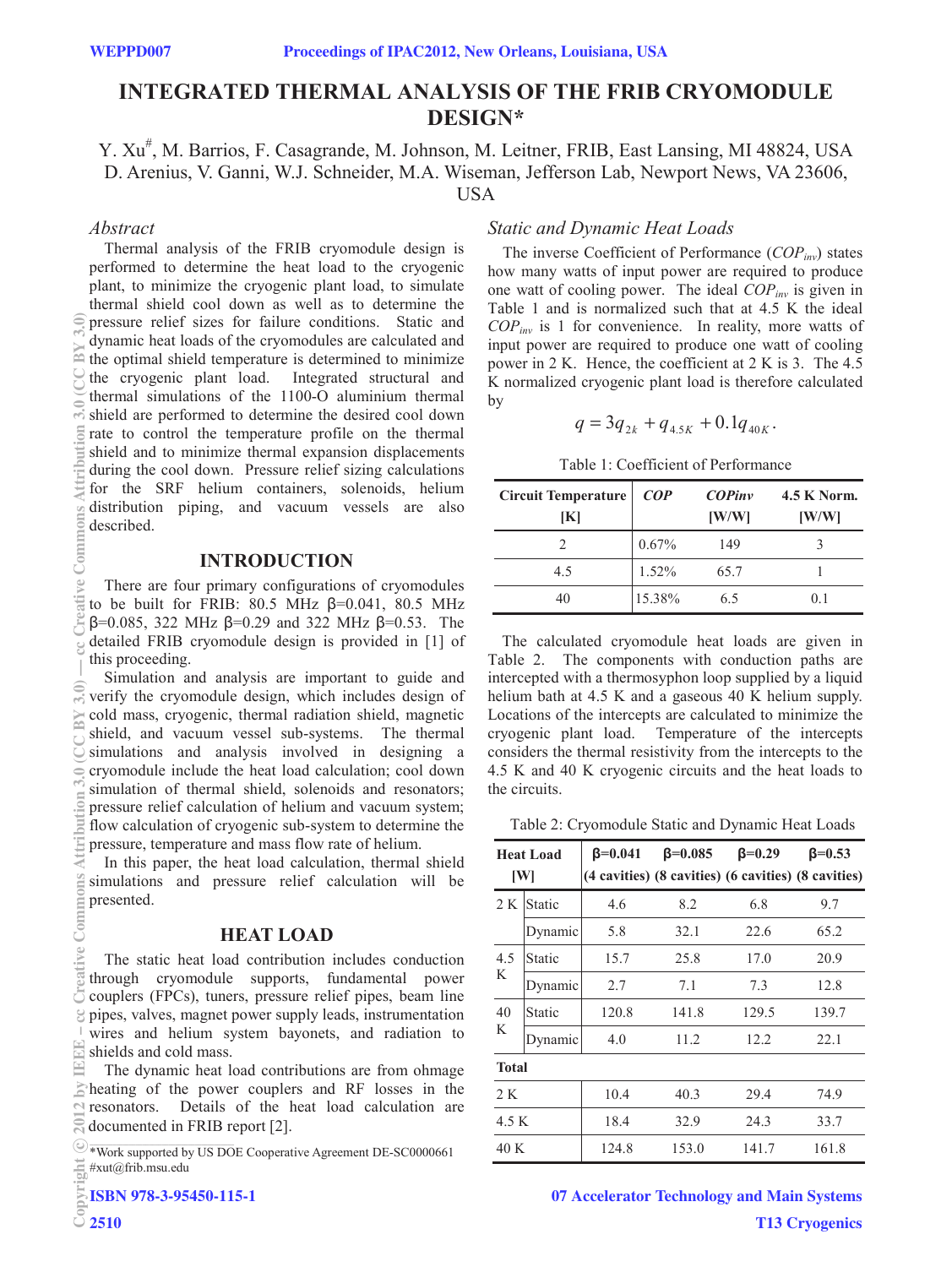#### *<i>Optimal Shield Temperature*

To obtain the optimal shield temperature, different thermal shield temperatures ranging from  $20$  K to  $60$  K are compared in Figure 1. To make a rational comparison, heat loads at  $2 K$  and  $40 K$  are converted to a normalized 4.5 K load.



Figure 1: Heat load for different shield temperatures.

Static heat load includes conduction through components, radiation of beam line flanges and pressure relief devices, and helium conduction and convection inside pressure relief pipes. Radiation heat load is reduced using multilayer aluminized mylar insulation (MLI). A 30 layer blanket is used on the 40 K thermal shield and 10 layers on the  $2 K$  and  $4.5 K$  mass. The radiation heat fluxes are 3  $W/m^2$  from 300 K to 40 K shield and  $0.4 \text{ W/m}^2$  from 40 K shield to cold mass under vacuum of  $10^{-5}$  torr, respectively. FPC static heat load calculations include conduction through the outer conductor and radiation from the inner conductor. FPC dynamic load includes additional resistive heat input. The dynamic heat load from the resonators is  $63.2$  W at  $2$  K, which does not change with the shield temperature, and hence is not shown in Figure 1. When the shield temperature is 40 K, total heat load of the cryomodule reaches the minimum.

## **THERMAL SHIELD COOL DOWN**

For manufacturing and assembly considerations, the thermal shield is composed of three sections. The shield is cooled via parallel 12.7 mm helium cooling tubes welded to the 1100-O aluminium sheet.

#### *Cool Down Rate*

T13 Cryogenics

Simulation of the thermal shield is performed for 40 K 3 atm helium gas for mass flow rates of 0.1, 0.3, 1 and 3 g/s. The corresponding heat transfer coefficients are 38, 92, 240 and 580 W/m<sup>2</sup> $\cdot$ K, respectively. The change of temperature gradient on the shield with time is shown in Figure 2. The larger the helium mass flow rate, the faster the cool down rate. For example, temperature on the thermal shield reaches steady state within 1.7 hours with 3 g/s mass flow rate, while it takes 2.2 hours for 1 g/s, 3.2 hours for 0.3 g/s and 5 hours for 0.1 g/s.

Temperature profile at the steady state is displayed in Figure 3. The minimum temperature is 41.6 K, while the maximum is 43.8 K and occurs in the vertical plane where the heat conduction path is the greatest.

07 Accelerator Technology and Main Systems



Figure 2: Cool down rate for different mass flow rates.



Figure 3: Temperature profile on thermal shield (half).

#### $Deformation$

The maximum displacement of the shield is 6.1 mm after 3.3 hrs as shown in Figure 4. The shield is supported from below on composite links. During cool down the shield displacements are minimized by the division into one third of the overall length. Each section of the shield shrinks toward its geometric center. The three shield sections have 16 mm overlap providing shielding through cool down. The thermal stress analysis during cool down is ongoing to determine the maximum cool down rate that the shield can accept.



Figure 4: Thermal shield deformation.

#### **PRESSURE RELIEF SIZING**

Four pressure relief sizing calculations are presented in this paper: vacuum vessel,  $2 K$  circuit,  $4.5 K$  circuit and helium pipes. The pressure setting and boundary conditions for the calculations follow the guidelines of ASME code  $[3]$  and CGA S-1.3 2008  $[4]$ . The calculation of the relief size implements the basic fluid dynamics rules and obeys the first and second thermodynamic laws. Details of the pressure relief sizing calculation and the safety handling are documented in FRIB report [5].